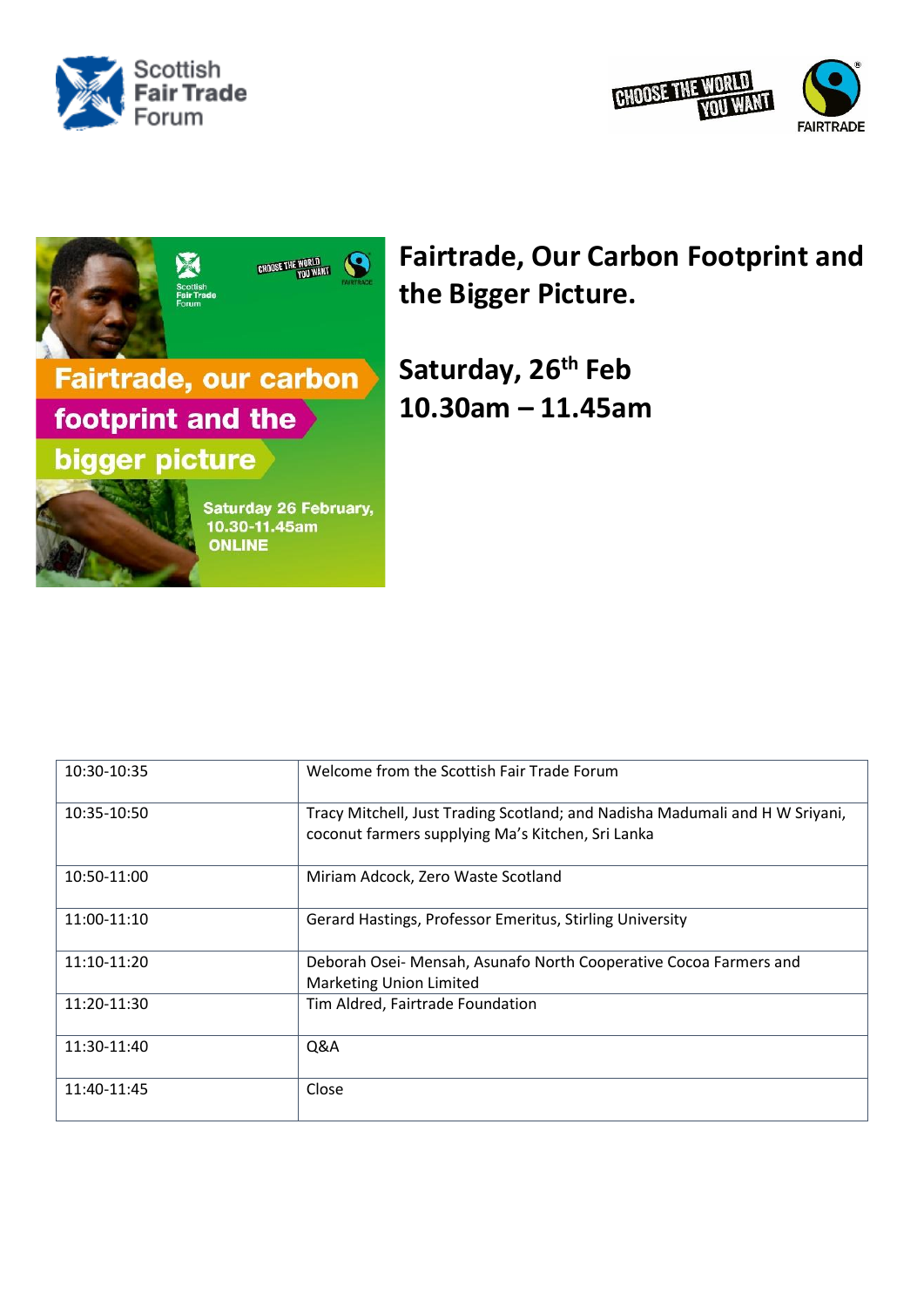## **Speakers**



**Tracy Mitchell** is the Managing Director of [Just Trading Scotland.](https://www.jts.co.uk/) JTS is a Fair Trade enterprise set up to facilitate the import and distribution of fairly traded food products to the UK. She will talk about the action JTS has taken in ensuring respect for the environment, while highlighting the balancing act Fair Trade businesses such as JTS face when guided by the [10](https://wfto.com/sites/default/files/WFTO%20-10%20Principles%20%20of%20Fair%20Trade%20%282017%29.pdf)  [Principles of Fair Trade.](https://wfto.com/sites/default/files/WFTO%20-10%20Principles%20%20of%20Fair%20Trade%20%282017%29.pdf)



**Nadisha Madumali** is a coconut farmer and part of SAFENET, the Susutainable Agri Farm Enterprise Network set up by Ma's Kitchen, Sri Lanka. Nadisha will tell us a bit about her life, coconut farming and how they are dealing with the impacts of climate change on the farm's coconut harvest.



**H W Sriyani** is also a coconut farmer and part of SAFENET. She will also tell us about her life, her coconut farm and about the need for a water collection and retention project to deal with climate change in the longer term.



**Miriam Adcock** has worked for **Zero Waste Scotland** for 12 years mostly focussed on what we can all do as individuals or as communities, to make better use of the resources we have and reduce waste. She'll be talking to us about Zero Waste Scotland's recent #ConsumingResponsibly campaign, the research behind it and how we can take action.



**Gerard Hastings** is Professor Emeritus at Stirling University. For the last four decades, he has studied the damaging impacts that commercial marketing has on our health and wellbeing, publishing his findings widely in both academic and nonacademic outlets. He is a sought-after keynote speaker, and his work has attracted both the attention of the media and the ire of some multinationals. He continues to act as an expert witness in litigation against the corporate sector in the UK and overseas. He will discuss his latest book [Hyperconsumption Corporate Marketing vs.](https://www.routledge.com/Hyperconsumption-Corporate-Marketing-vs-the-Planet/Hastings/p/book/9781032214641)  [the Planet](https://www.routledge.com/Hyperconsumption-Corporate-Marketing-vs-the-Planet/Hastings/p/book/9781032214641) (published by Routledge). "Corporate marketers want to turn us into need,

biddable consumers, but they doomed to failure because we are caring, critically aware human beings".